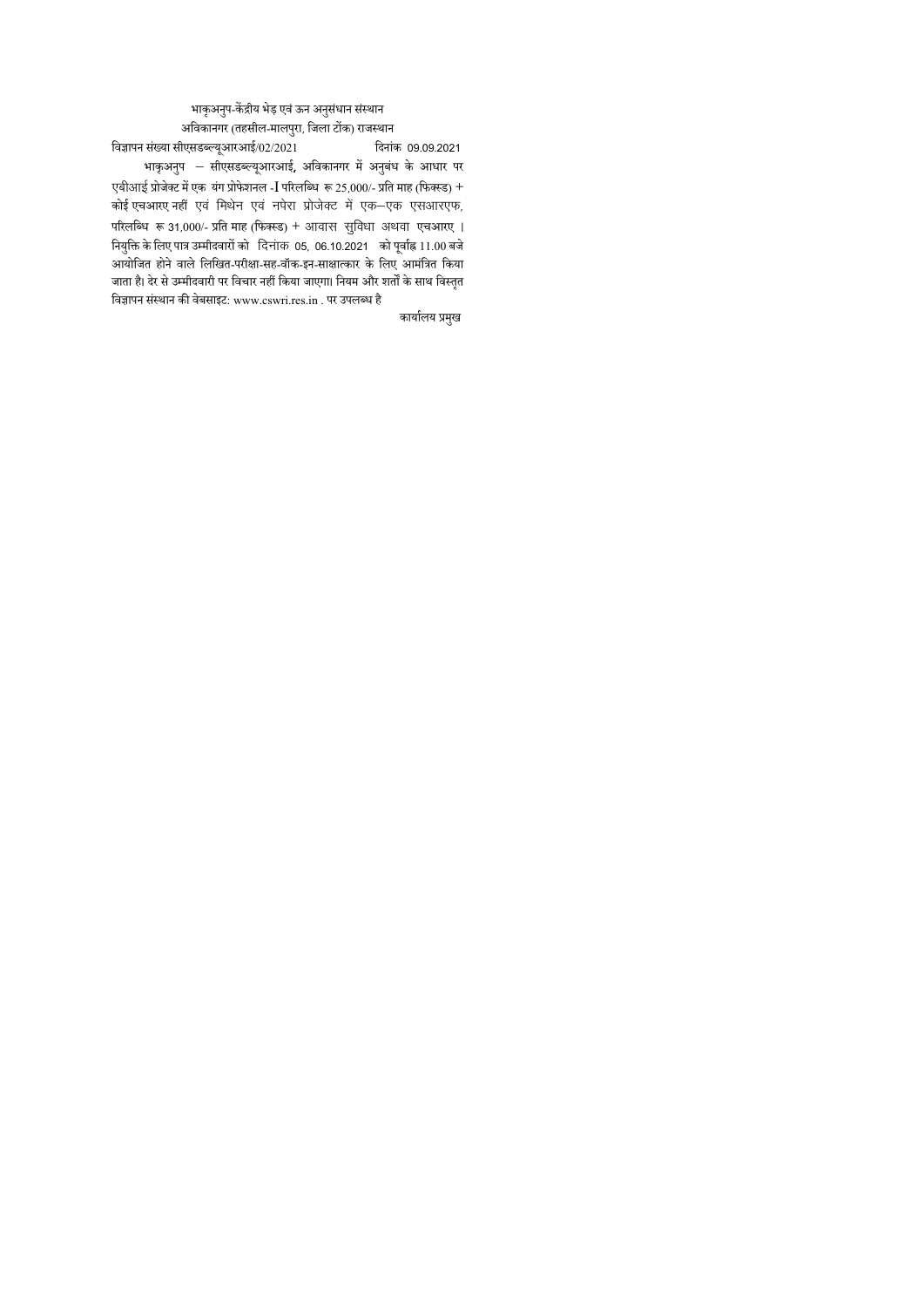# ICAR-CENTRAL SHEEP & WOOL RESEARCH INSTITUTE AVIKANAGAR (TEHSIL-MALPURA, DISTT. TONK) Rajasthan 304501

# **Advertisement No CSWRI/ 02/2021**

 Eligible candidates are invited for WRITTEN TEST- CUM- WALK-IN INTERVIEW to be held on following date & time for engagement of vacant position/ on contractual basis **ABIC PROJECT, NAIF SCHEME, TMTC DIV.,** ICAR-CSWRI, Avikanagar. This position is purely temporary and coterminus with the completion/termination of the budget and number of position can be increased/decreased.

| S.NO. | Date for WRITTEN<br>TEST-CUM-<br>IN<br>WALK-<br><b>INTERVIEW</b> | Name of the<br>position and<br>Number of<br>Positon | Emoluments                             | Qualification                                                                                                                                                                                                                           |
|-------|------------------------------------------------------------------|-----------------------------------------------------|----------------------------------------|-----------------------------------------------------------------------------------------------------------------------------------------------------------------------------------------------------------------------------------------|
|       | $05 - 10 - 2021$<br>(Tuesday)                                    | Young<br>Professional-I<br>$\sim$<br><b>One</b>     | Rs. $25,000/=$ P.M.<br>(Fixed) No HRA. | <b>Essential qualification : Graduate in</b><br>Agribusiness management science/<br>B. Tech in agriculture engineering/processing.<br><b>Desirable qualification: Post Graduate</b><br>Diploma in Business administration/<br>Marketing |

**Note:**-

- 1. All terms and conditions applicable on YP-I services of ICAR will be applicable on him/her once he/she joins his/her duty of Institute.
- 2. Age limit: The minimum age under Young Professional category will be 21 years and maximum 45 years with relaxation as per rules. Maximum 35 years for men and 40 years for women (Upper age limit relaxable by 5 years for SC/ST and 3 years for OBC) (Upper age limit for Physical Handicapped relaxable by 10 year for un reserved , 15 year for SC/ST and 13 year for OBC).
- 3. Emoluments Rs. 25,000/- (Fixed) for YP-I. No HRA will be paid to YPs.
- 4. No TA/DA shall be given for attending the interview/screening test.
- 5. **Interested candidates should be present for walk-in-interview cum written test on above date latest by 11:00 AM compulsorily. Late Candidates will not be entertained.**

6. Interested candidates should bring the following documents with them at the time of WRITTEN TEST-CUM- WALK-IN INTERVIEW.

(i) Original mark sheets and certificates of passing matriculation examination and onwards, experience certificate etc.

(ii) Testimonials and self- attested photo copies of mark sheets/certificates/relevant documents.

(iii) One latest passport size photographs

7. The criteria for Walk-in-written-test-cum-interview of YPs will be as follows:-

Total No. of marks for Walk-in-written-test-cum-interview will be 100 out of which

| (i) Written | 50 marks |
|-------------|----------|
|-------------|----------|

(ii) Academic + Experience 30 marks

(iii) Interview 20 marks

Written test to be mandatorily conducted. Qualifying marks will be 40% for un-reserved candidates and 35% for reserved candidates.

Qualification over and above essential qualification – No. of years in higher degree i.e. Ph.D. to be counted as experience.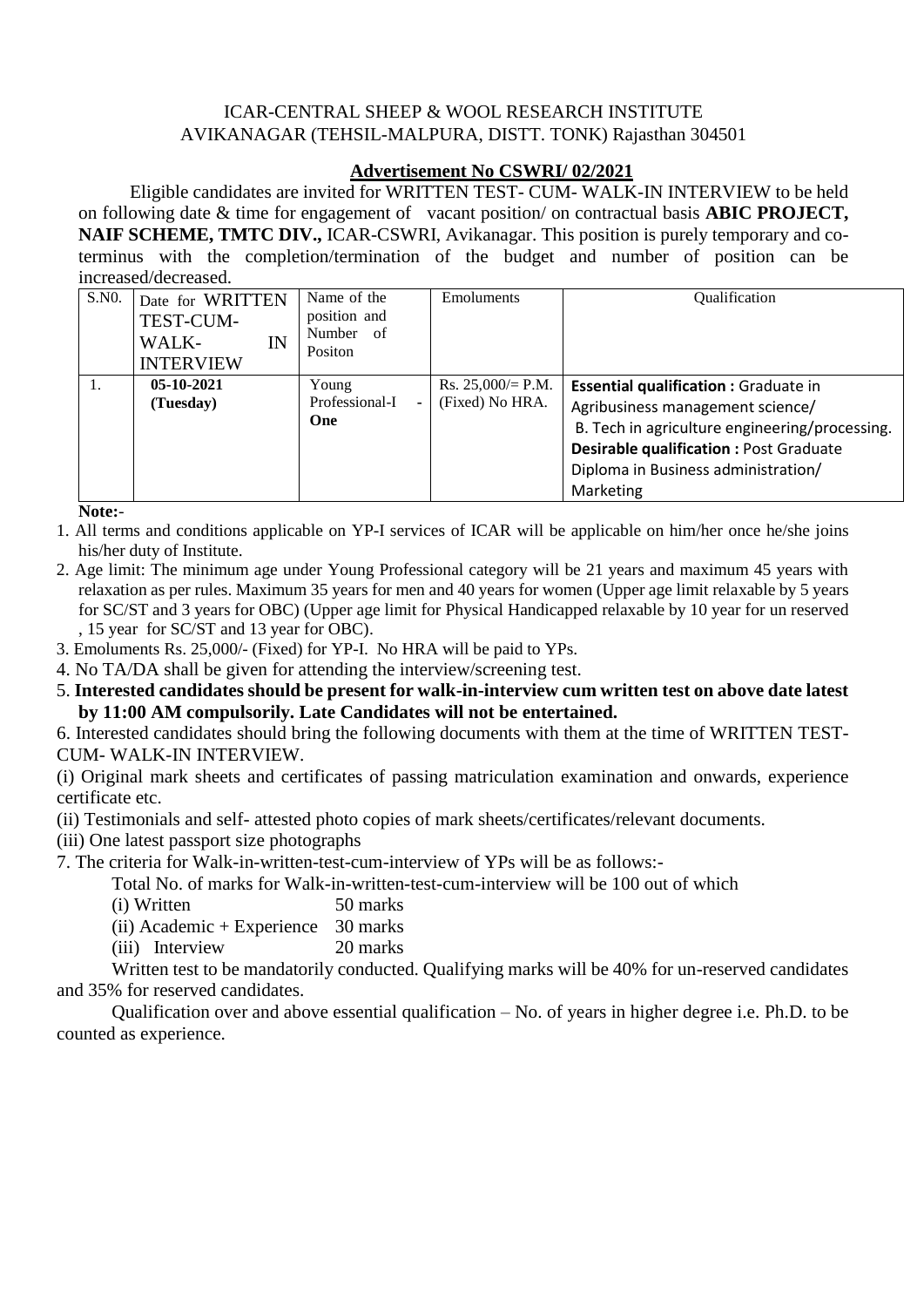- 8. Syllabus for written test (criteria) General Knowledge  $-10$  Marks General English - 10 Marks Quantitative Aptitude  $-10$  Marks  $\text{Concerned subject} \quad -20 \text{ Marks}$ Total marks written test  $-50$  Marks
- 9. The appointment is purely on temporary basis and liable to be terminated at any time without assigning any reason thereof.
- 10. The Director's decision will be final and binding in all respects.

**NOTE**- Candidate should follow the **COVID-19 Guidelines** of Central Govt./State Govt. issued from time to time.

# **Head of Office**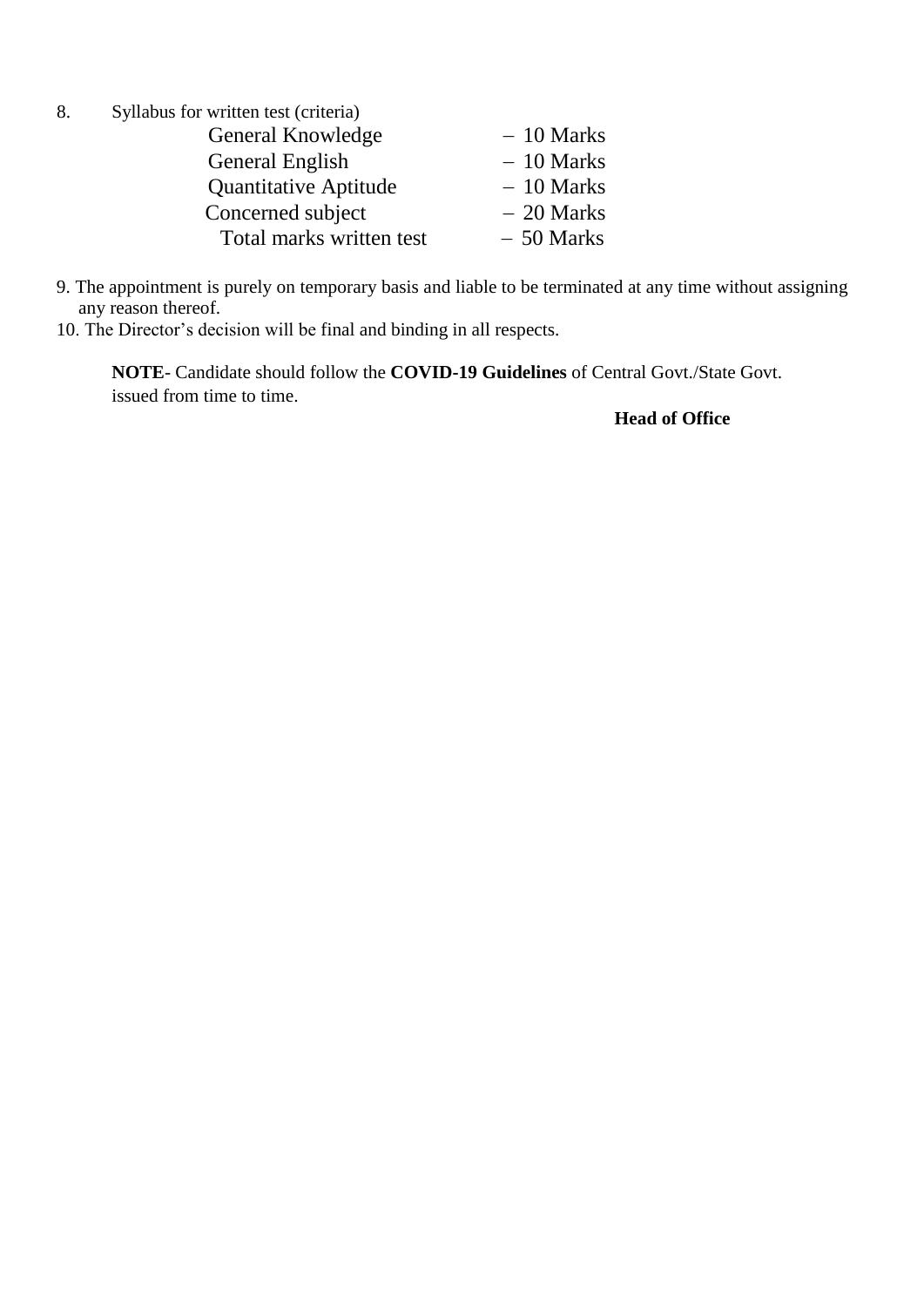## ICAR-CENTRAL SHEEP & WOOL RESEARCH INSTITUTE AVIKANAGAR (TEHSIL-MALPURA, DISTT. TONK) Rajasthan 304501 **Advertisement No CSWRI/ 02/2021**

 Eligible candidates are invited for WRITTEN TEST- CUM- WALK-IN INTERVIEW to be held on following date & time for engagement of following vacant position/ on contractual basis at ICAR-CSWRI, Avikanagar. This position is purely temporary and co-terminus with the completion/termination of the budget and number of position can be increased/decreased.

| $\overline{S}$ . | for<br>Date      | of<br>Name | Emoluments               | Qualification                                              |
|------------------|------------------|------------|--------------------------|------------------------------------------------------------|
| N <sub>0</sub> . | <b>WRITTEN</b>   | the        |                          |                                                            |
|                  |                  | position   |                          |                                                            |
|                  | TEST-CUM-        | and        |                          |                                                            |
|                  | WALK-<br>IN      | Number of  |                          |                                                            |
|                  | <b>INTERVIEW</b> | Positon    |                          |                                                            |
| 1.               | $06-10-2021$     | $SRF-$     | Rs. $31,000/$ =          | a- "Estimation of methane emission under different         |
|                  | (Wednesday)      | One post   | P.M. (Fixed)             | feeding systems and development of mitigation              |
|                  |                  |            | $+ HRA$ , If             | strategies" (NPEME) Project, Nutrition Division (one post) |
|                  |                  |            | accommodat<br>ion is not | Master's Degree in Science (Bio-chemistry/Animal           |
|                  |                  |            | provided.                | Nutrition/ Animal Science/Agriculture Science/             |
|                  |                  |            |                          | Biotechnology/Life Science) from a recognized              |
|                  |                  |            |                          | University/with 4 years / 5 years of Bachelor's Degree.    |
|                  |                  |            |                          | OR                                                         |
|                  |                  |            |                          | Candidates having 2 years Master degree in Basic Sciences/ |
|                  |                  |            |                          | Biotechnology/ Life Sciences with 3 years Bachelor's       |
|                  |                  |            |                          | degree should have Ph.D. Degree or NET or any National     |
|                  |                  |            |                          | level Examination conducted by Central Government          |
|                  |                  |            |                          | Department/Agencies for admission to Ph.D. Programme       |
|                  |                  |            |                          | and 2 years of research experience.                        |
| 2.               | 06-10-2021       | $SRF-$     | $-do-$                   | a- AICRP-Nutritional and Physiological approaches for      |
|                  | (Wednesday)      | One Post   |                          | enhancing reproductive performance in animals              |
|                  |                  |            |                          | (NPAERPA) Project, Nutrition Division (one post)           |
|                  |                  |            |                          | Master's Degree in Science (Bio-chemistry/Animal           |
|                  |                  |            |                          | Nutrition/ Animal Science/Agriculture Science/             |
|                  |                  |            |                          | Biotechnology/Life Science) from a recognized              |
|                  |                  |            |                          | University/with 4 years / 5 years of Bachelor's Degree.    |
|                  |                  |            |                          | OR                                                         |
|                  |                  |            |                          |                                                            |
|                  |                  |            |                          | Candidates having 2 years Master degree in Basic Sciences/ |
|                  |                  |            |                          | Biotechnology/ Life Sciences with 3 years Bachelor's       |
|                  |                  |            |                          | degree should have Ph.D. Degree or NET or any National     |
|                  |                  |            |                          | level Examination conducted by Central Government          |
|                  |                  |            |                          | Department/Agencies for admission to Ph.D. Programme       |
|                  |                  |            |                          | and 2 years of research experience.                        |

**Note:**-

1. All terms and conditions applicable on SRF services of ICAR will be applicable on him/her once he/she joins his/her duty of Institute.

- 2. Age limit: The minimum age under SRF category will be 21 years and maximum 45 years with relaxation as per rules. Maximum 35 years for men and 40 years for women (Upper age limit relaxable by 5 years for SC/ST and 3 years for OBC) (Upper age limit for Physical Handicapped relaxable by 10 year for un reserved, 15 year for SC/ST and 13 year for OBC).
- 3. Emoluments Rs. 31,000/- (Fixed) + HRA, If accommodation is not provided. for SRFs.
- 4. No TA/DA shall be given for attending the interview/screening test.
- 5. **Interested candidates should be present for walk-in-interview cum written test on above date latest by 11:00 AM compulsorily. Late Candidates will not be entertained.**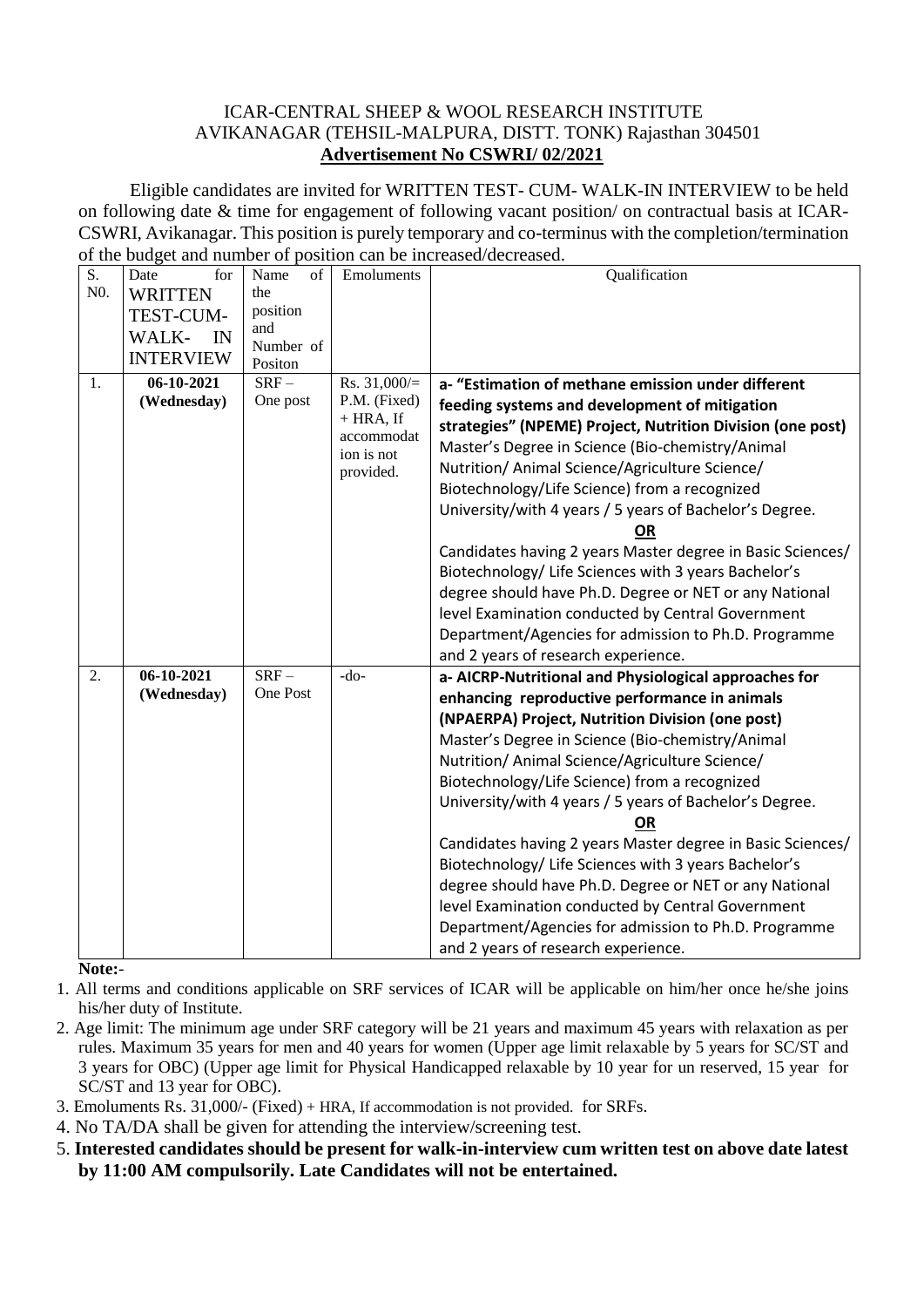6. Interested candidates should bring the following documents with them at the time of WRITTEN TEST-CUM- WALK-IN INTERVIEW.

(i) Original mark sheets and certificates of passing matriculation examination and onwards, experience certificate etc.

(ii) Testimonials and self- attested photo copies of mark sheets/certificates/relevant documents.

(iii) One latest passport size photographs

7. The criteria for Walk-in-written-test-cum-interview of JRFs will be as follows:-

Total No. of marks for Walk-in-written-test-cum-interview will be 100 out of which

- (i) Written 50 marks
- (ii) Academic + Experience 30 marks
- (iii) Interview 20 marks

Written test to be mandatorily conducted. Qualifying marks will be 40% for un-reserved candidates and 35% for reserved candidates.

Qualification over and above essential qualification – No. of years in higher degree i.e. Ph.D. to be counted as experience.

8. Syllabus for written test (criteria)

| General Knowledge        | $-10$ Marks |
|--------------------------|-------------|
| General English          | $-10$ Marks |
| Quantitative Aptitude    | $-10$ Marks |
| Concerned subject        | $-20$ Marks |
| Total marks written test | $-50$ Marks |

- 9. The appointment is purely on temporary basis and liable to be terminated at any time without assigning any reason thereof.
- 10. The Director's decision will be final and binding in all respects.
- **NOTE** Candidate should follow the **COVID-19 Guidelines** of Central Govt./State Govt. issued from time to time.

## **Head of Office**